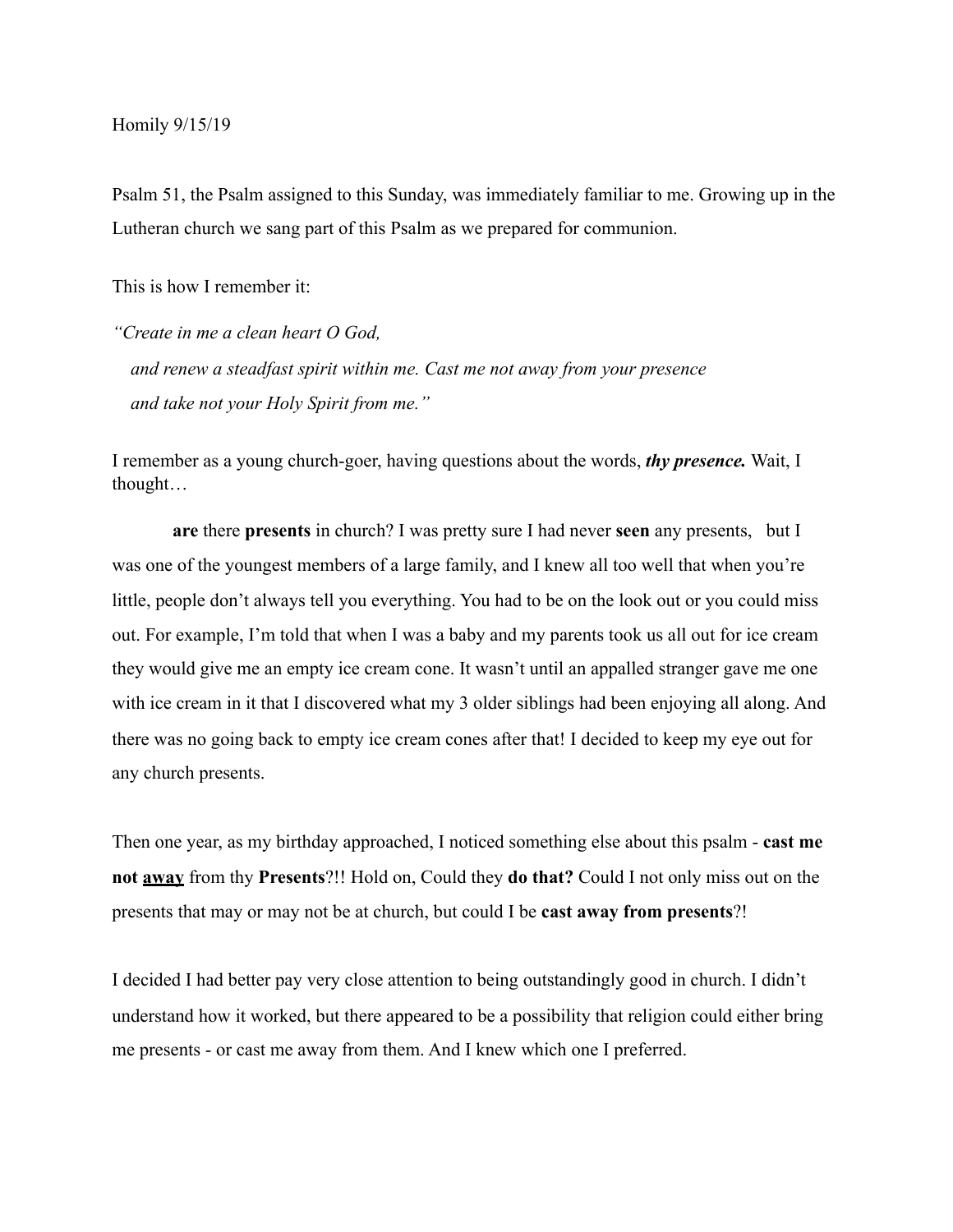But even then, I knew I didn't always have a clean heart. I got bored in church. I mostly liked the cookies and playing with the other kids after the service was over. So within just a few minutes of taking this internal, solemn vow to be good in church I would get pretty wiggly waiting for the "boring" part to be over so I could get to the good part.

Unfortunately, but not surprisingly, I did not resolve this dilemma in the second grade. As I became a young adult I found myself way off the path. Like my younger self, I was focusing on the fun things in life, and giving short shrift to the "boring" ones. Somewhere inside I knew was getting lost, but in the beginning I was having so much fun I didn't want to be found.

It all changed very quickly for me. The wheels fell off, the party was over, and I found myself back in church, but this time I was in the basements and community rooms where people drink bad coffee, eat cookies and smoke way too many cigarettes. Yes, I found myself back in church through the meetings of Alcoholics Anonymous.

I was embarrassed and ashamed of the person I had become. How had I so completely lost my way? I felt cast away and I knew no one had done it but me.

 The guilt and remorse that alcoholics and addicts feel when faced with their past behaviors can be overwhelming. It's difficult to believe that anyone, and particularly an all-knowing God, would be searching for someone who had behaved so badly and caused so much harm. At first I still didn't want to be found, but not because I was having fun, my drinking had stopped being fun and turned dark and out of control. The fun of my partying days was over and I knew it. Now I was hiding because I was looking at the wreckage of my past through sober eyes.

In a discussion of Luke 15, the author asks "what is it to lose faith but to lose the conviction that one has been found, to begin to wonder whether one is sought at all. And I think that is a very lost feeling. If one is lost in the woods, that is one thing. But to be lost in the woods and questioning if anyone is even looking for you, that is despair.